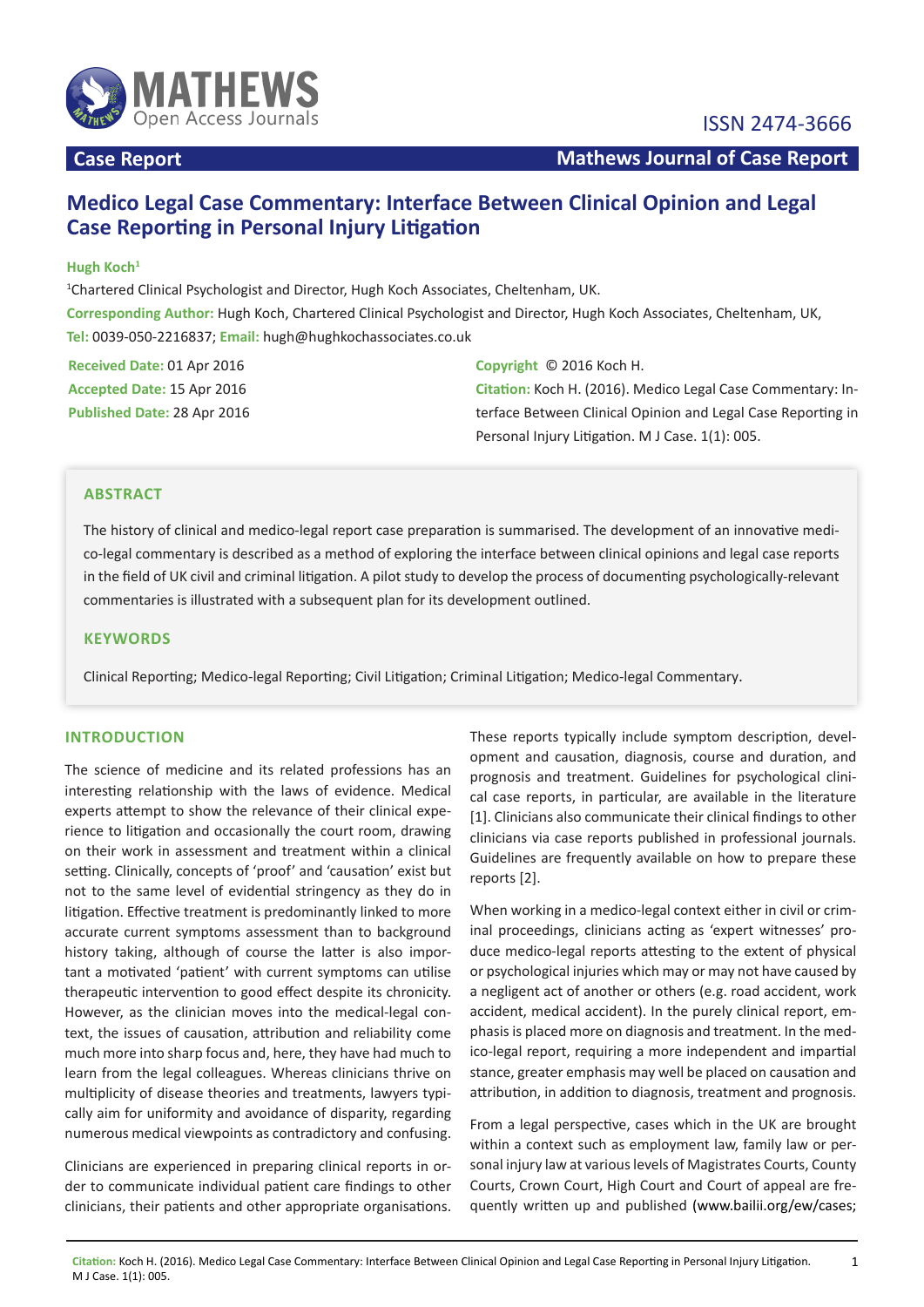[www.PIBULJ.com](http://www.pibulj.com)) to illustrate 'precedents' or 'authorities'. In common law legal systems, a 'precedent' or 'authority' is a principle or rule established in a legal case that is either binding on or persuasive for a court or other tribunal when deciding subsequent cases with similar issues or facts. Common law legal systems place great value on deciding cases according to consistent rules so that similar facts yield similar and predictable outcomes. More details of this can be found in Wikipedia and Black's Law Dictionary. For example, a short summary of a case in 1999 is given below (Figure I).

#### **Figure I**

#### **Pre-Exisiting Difficulties**

*Thrul v Ray (Burton J) 1999 unrep Queen's Bench Division.*

Claimant injured in a road traffic accident, had pre-existing learning difficulties, personality disorder and schizophrenia. Mental state unaffected by accident. Consideration of extra cost to assist socialisation, taking the claimant 'as one found him'.

This interesting case clearly has pertinent psychological issues including diagnosis, pre-existing disorder and duration, 'thin' or 'crumbling' skull issues, cognitive appraisal of symptoms and prognosis.

Therefore, in the medico-legal field of personal injury and medical negligence litigation, there is the circumstance that lawyers and clinicians within their own independent professions deliberate and publish their findings to further educate and inform their colleagues but do so separately. Typically, however, the language and phraseology used by each, respectively, does not translate as easily as might be desirable to facilitate cross-fertilisation of information, procedures and logicality.

### **Towards the Medico-Legal Commentary.**

A group of clinical psychologists experienced in conducting medico-legal psychological assessments in the UK typically in the area of personal injury and medical negligence litigation have begun a pilot study to develop a process by which psychological theory and practice can be considered and applied to the understanding of the psychological implications of legal case precedents, authorities and general descriptions of cases.

This pilot study followed earlier publications of psycho-legal issues in 1999 and 2000 when the author published two litigated cases, one clinical (covering somnambulism, the features of sleep walking, and issues of agreement (see Figure II) and one civil case [4]; Jointly instructed expert, chronic pain, reliability of evidence, see Figure III).

#### **Figure II**

Somnambulism – simple and complex behaviour – effect of alcohol – duty of care – rigorous psychological assessment. (Somnambulism: Regina .V. Turner). January 1999 *Mr Kevin Jones of Howells, Sheffield, for the defendant.*

This case arose out of a crown prosecution for driving under the influence of excess alcohol for which the defence was somnambulism ('sleepwalking'). The case law in this area historically has suggested mixed fortunes for such a defence.

#### **The Accident**

The defendant, a female aged 28 at the time of the accident, was involved in a road traffic accident at 1:00am on 27 June 1998 in Rotherham. She was found by the police in a distressed and incoherent state with multiple cuts and abrasions. Weather and road conditions were fine. No other vehicle was involved. She was breathalysed and later provided a blood specimen, both of which were positive for excess alcohol. The defence claim was of involuntary sleepwalking.

#### **The Evidence**

Expert psychological evidence (Dr H Koch) found no evidence prior or current (post-accident) psychological disorder and no pre-existing stresses. There was a history of sleepwalking within the confines of her home involving simple motor behaviour e.g. walking, dressing. She had been aware that alcohol intake increased the frequency of this behaviour.

The following characteristics were typical of sleepwalking: the accident occurred during the first third of her night's sleep; she was unresponsive to communication shortly after the accident, and unaware of her surroundings and had minimal recall of the antecedents of the accident. Differential diagnoses were:

- 1. Non-insane automatism/somnambulism (sleepwalking)
- 2. Dissociative state
- 3. Malingering

A dissociative state was rejected as no personality disorder existed and the duration of the episode was brief and there was no previous dissociative-like behaviour. Malingering was rejected as there were no overt or covert signs of untruthfulness or unreliability and no magnification of evidence. The evidence was consistent with somnambulism. The 'duty of care' issue, and3mm her pre-accident drinking, was not thought relevant as she had never before preformed 'complex' motor tasks whilst asleep and therefore did not feel her previous sleepwalking was a significant problem.

#### **The Outcome**

It was argued that the appropriate outcome should be an acquittal on the grounds of non-insane automatism/somnambulism. The expert evidence after due consideration, and presumably expert review, was accepted and the prosecution case dropped.

#### **Comment**

Defences of sleepwalking are being constructed in other areas of behaviour e.g. sexual behaviour, indecent assault. Somnambulism is a discreet condition which requires careful assessment as do duty of care issues.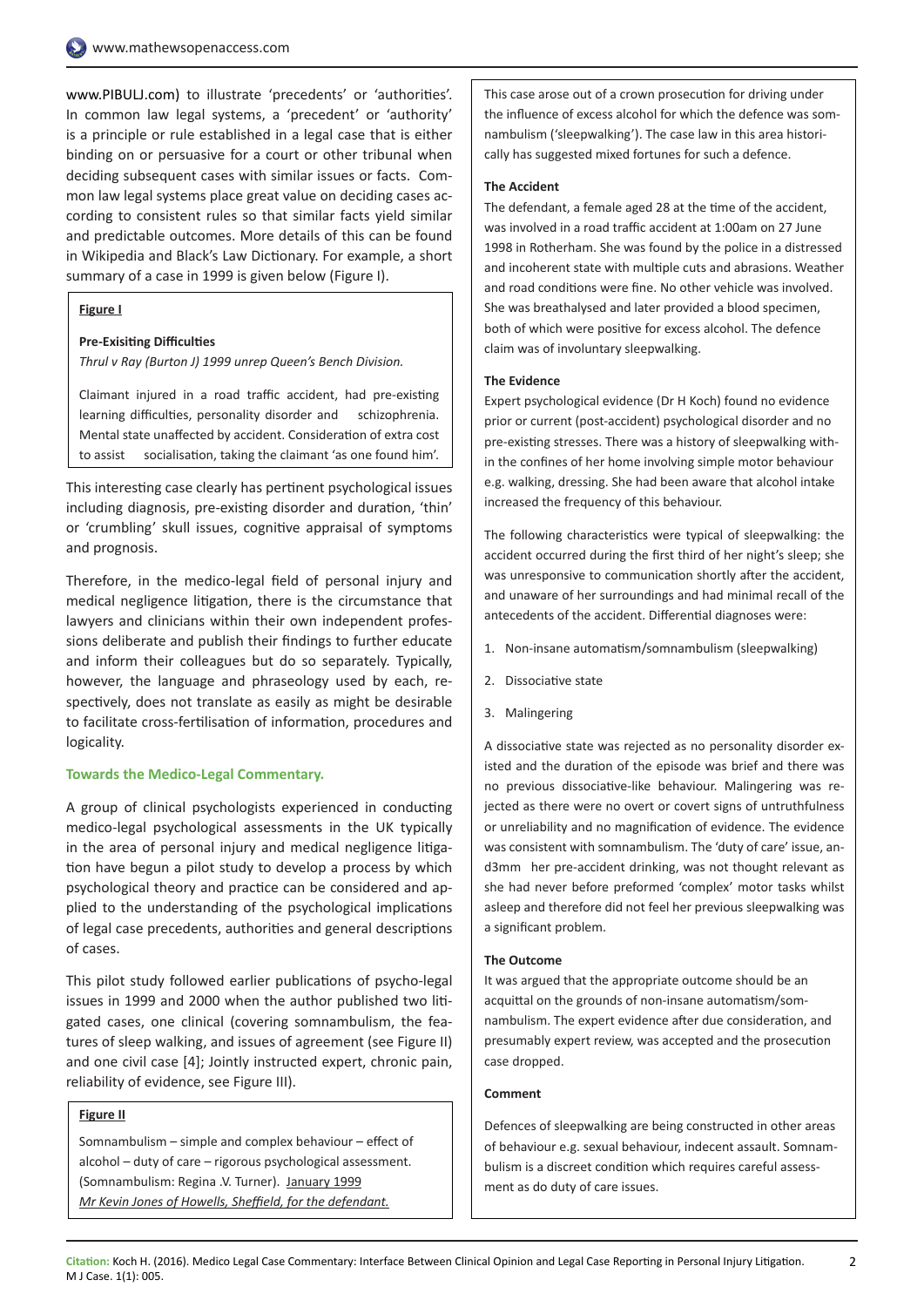# **Figure III**

# **Jointly Instructed Experts**

 *(From an article in PMILL 2000 by Dr Hugh Koch).*

*Bishop -v- Doves Plc* (30 March 2000 – unreported).

The claimant, a Motor Vehicle Technician, slipped in December 1995, at work, and lost his balance, feeling a wrenching sensation. He worked for two months and he was then signed off work.

Fifteen medical reports presented a mixed picture ranging from physical injury, 'employment disadvantage', needing psychological treatment, at one end, to 'Problematic Diagnoses', no identifiable physical causes for ongoing symptoms, inconsistent findings, and 'exaggeration of symptoms', at the other end.

I am experienced in Chronic Pain and was jointly instructed by both parties to examine the claimant as a pain specialist had suggested psychological treatment might help the claimant cope more successfully with his symptoms, and ultimately, return to work.

At interview, there was considerable pain behaviour (verbal complaints, non-verbal gasps, facial grimaces, impaired standing and sitting) linked to his report experience and display of 'significant chest discomfort'. He tended to 'protect' himself with his arm 'in case' he felt pain on movement.

There was evidence of mood disturbance reactive to continuing pain with symptoms of sleep disturbance, treated by his General Practitioner with antidepressants. He reported social withdrawal due to pain. He described an interaction between his pain tolerance and general stress e.g. arguments made his pain experience worse, as did the ongoing litigation. His pain ratings and use of pain coping strategies if taken at face value, were consistent with an overall diagnosis of a 'Pain Disorder with mixed psychological and physical factors, (DSM IV 307.89)', attributable to the accident. Cognitive Behavioural Psychotherapy was recommended within the context of a pain management approach. A return to work in 6-12 months was predicted.

This diagnosis was based on interview data with the caveat of being open to reconsideration if any other 'external information' became available.

Video surveillance emerged which illustrated the Claimant walking near his house and in a supermarket. The overt pain behaviour seen at interview was not evident in this video evidence. In the light of this discrepancy, I had to question the reliability of the data made available to me and I concluded that although the Claimant had a physical pain experience interacting with mood variability, it no longer met the criteria for a Pain Disorder.

At the Court Hearing, the author (Hugh Koch) was questioned in detail by both Counsel. The Claimant's Counsel suggested:

1. There was little or no difference between the interview presenta 122tion and the video data. Hugh Koch disagreed.

2. The claimant was not a malingerer. Hugh Koch agreed, but with reference to DSM IV Definition of a Malingering Disorder.

Counsel for the Defendant suggested:

1. There was a significant difference between the interview presentation and the video data. Hugh Koch agreed this in part.

2. The Claimant was a malingerer. Hugh Koch acknowledged exaggeration but not a diagnosis of Malingering Disorder.

 3. The Claimant could work and did in fact try for work. Hugh Koch agreed.

During Hugh Koch questioning by both Counsel and the Judge, Hugh Koch briefly outlined a dimension of Chronic Pain/Reliability, which is outlined below:

High Pain: High Psychological Problems, High Consistency. 'Pain Disorder'.

Some Pain: Some Psychological Problems, Inconsistencies, Exaggerations. 'Mixed Cluster.

No Clinical Disorder'.

No Pain: No Post-Injury Emotional Trauma, Malingering. ' Malingering'.

Hugh Koch robustly argued that the Claimant fell into the middle category.

HH Judge McIntyre's found as follows:

1. The Claimant suffered Orthopaedic Injuries resulting in his giving up his job, but after 5 months, he should have recovered sufficiently to be able to look for further employment.

2. After approximately 5 months, he began to consciously exaggerate his symptoms of chest pain and breathlessness.

3. 'But for' this exaggeration, he could have returned to work with the help of Psychotherapy.

4. There was a significant discrepancy between his Court Room presentation and the disability claimed.

Increasingly, focus will be on the role and relative merits of having jointly instructed experts. This case highlighted the utility of such joint instructions. Experts, so instructed, will need to be as competent as ever, if not more so, in presenting a range of opinions and balanced assessment of available data and evidence.

Jointly instructed experts are increasingly being used. Clear instructions from solicitors are essential. The early or late disclosure of surveillance material to the expert needs to be carefully judged.

The current Pilot Study has been based on a process which follows closely with the publication of a legal case, identified key psychological issues which are then discussed with reference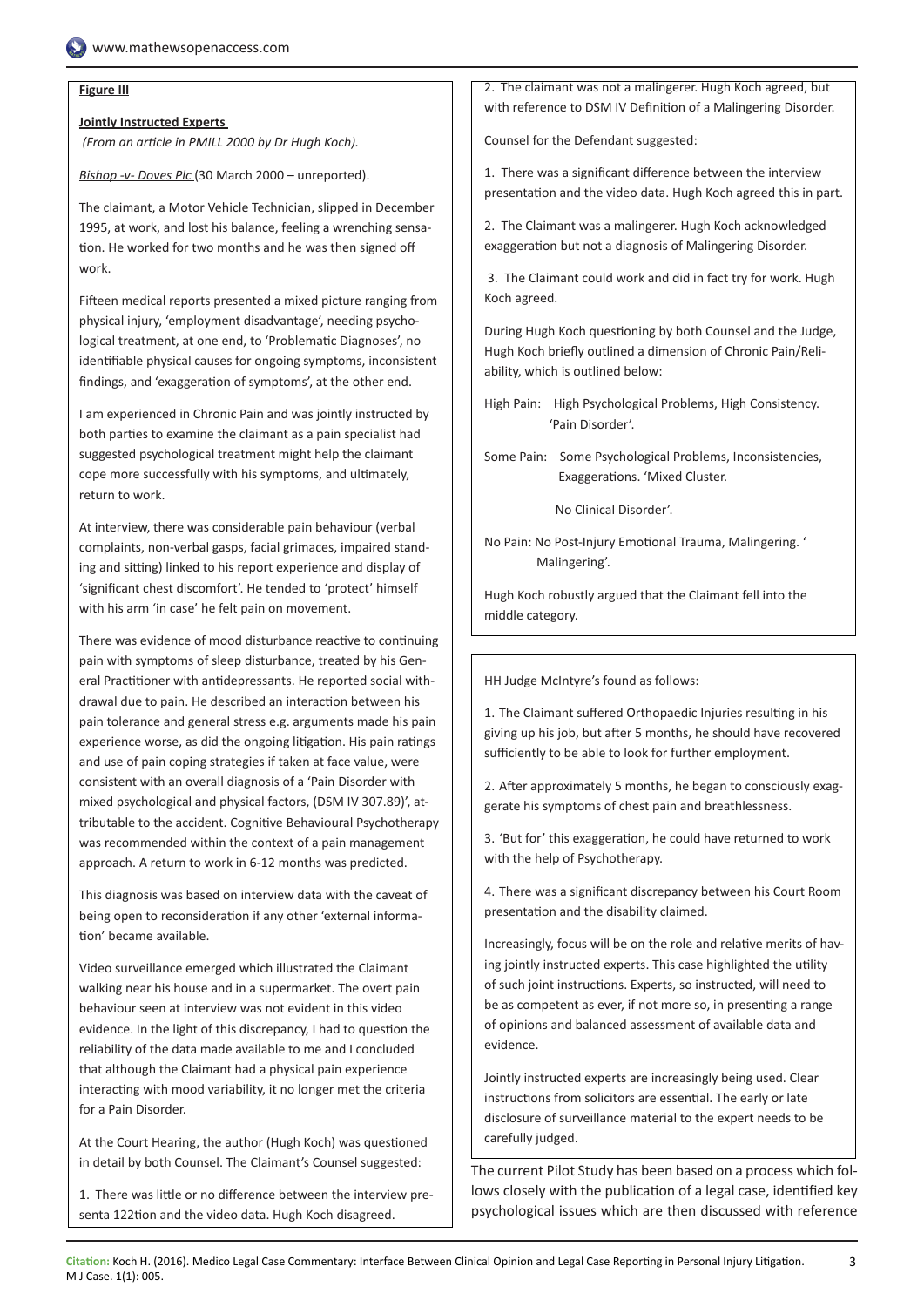to the appropriate research or publications. The first one has been published by Koch and Newns [5] in the internet-based Personal Injury Law Journal ([www.pibulj.com](http://www.pibulj.com)) and is summarised in Fig IV below. It is part of a series called 'Legal Mind Case and Commentaries'.

#### **Figure IV**

#### **Legal Mind Case and Commentary: No.1**

# **Psychological Disorder: Sudden shock or series of distressing events (Koch and Newns [5])**

# *Case: Liverpool Women's Hospital NHS Foundation Trust V Ronayne [2015] Court of Appeal, London: 2015*

EWCA Civ 588 was a case of a claimant claiming damages for psychiatric injury consequent on seeing the condition of a loved one brought about by the negligence of a defendant. Of the four requirements for recovery, the decision focused on whether Claimant's illness had been "induced by a sudden shocking event". Three issues were at the heart of the case: (1) whether C had suffered a recognised psychiatric illness, (2) whether there had been "an event" and (3) how "shocking" the event must be. In brief, C's wife became extremely unwell due to the negligence of Defendant. C claimed he had suffered psychiatric injury as a result of the shock seeing his wife's sudden deterioration and appearance in hospital. The Court of Appeal confirmed that courts should pay close attention to diagnostic criteria, that whether an event is 'horrifying', must be judged by objective standards and by reference to persons of ordinary susceptibility and that for an event in a hospital to be 'shocking' required something "wholly exceptional in some ways so as to shock or horrify". It also considered what was meant by an 'event' and 'sudden' finding that C had not been exposed to one event ("a seamless tale with an obvious beginning and an equally obvious end") but a series of events with no "inexorable progression". What had happened was not sudden, it had not caused an "assault upon the senses" but at each stage C had been conditioned for what he was about to perceive.

In summary, the following issues were raised in this judgment:

Differences between seamless flow of events and distinct,discrete events

Clarity and validity of psychological diagnoses made.

Classification of events as 'horrific' and/or 'shocking'.

Consideration of 'extreme anger' rather than classic Post Traumatic Stress Disorder symptoms.

### Commentary:

Psychological trauma can arise as a result of a series of events, or as a result of stressful (but not necessarily horrifying or shocking) life events. In this case the judge accepted that a psychological injury had occurred (although did not accept that this was PTSD). The judgement, though, has made it clear that certain criteria must be met when considering claims by relatives impacted upon by the effect of an injury or negligence on a loved one.

The Court of Appeal Judgement states that the 'index' event must be 'shocking' (as defined above) rather than a series of adverse events, albeit stressful but not 'shocking'.

When we assess Claimants as psychological expert witnesses we would want to aid the court by ensuring that we are clear regarding the cause of any psychological/psychiatric injury – whether it is one or a series of events, and the exact nature of the trauma itself. It is also pertinent when assessing such cases to consider how the claimant has been prepared by the hospital for the potential shock of the presentation of their relative (the judge stated that at each stage, Mr Ronayne was conditioned for what he was about to see, and that his wife's life was in danger and therefore he considered that there was nothing sudden or unexpected about seeing his wife "looking like "the Michelin Man" (as the claimant described her).

Clinical psychologists are well trained and experienced in diagnosing psychological/psychiatric injury following traumatic events, and tort law cases such as this one can aid the expert when preparing a report for the court in ensuring that all of the points raised in this judgement are considered when assessing a claimant.

Source of Court of Appeal Judgement: [6,7]

Background publications related to issues raised here: [8]

The Pilot Study is currently developing the following commentaries: -

1. Causation (House fire; attribution; unlikely causes).

2. Duty of care and mental impairment (pre-existing mental illness; differentiation between physical and psychological impairment).

3. Material contribution of damage ('but for' causation; definition of 'material').

4. Dishonesty (Inconsistency of evidence; unreliability; assessment of fraud).

5. Expert Evidence (Supreme Court; regulation of expert evidence; opinion evidence and experts evidence of fact).

6. Expert Immunity (Supreme Court; Responsibilities of experts; changing opinion; Iand mark ruling).

It is not the intention to make 'quasi-legal' comment or analysis of legal causes per se but rather to apply psychological theory, practice and experience to the main points raised in legal cases which have relevance for psychologists and psychiatrists acting as expert witnesses, in order to further develop the robustness of opinions provided, as discussed previously [9]. This is in line with several other publications by this author